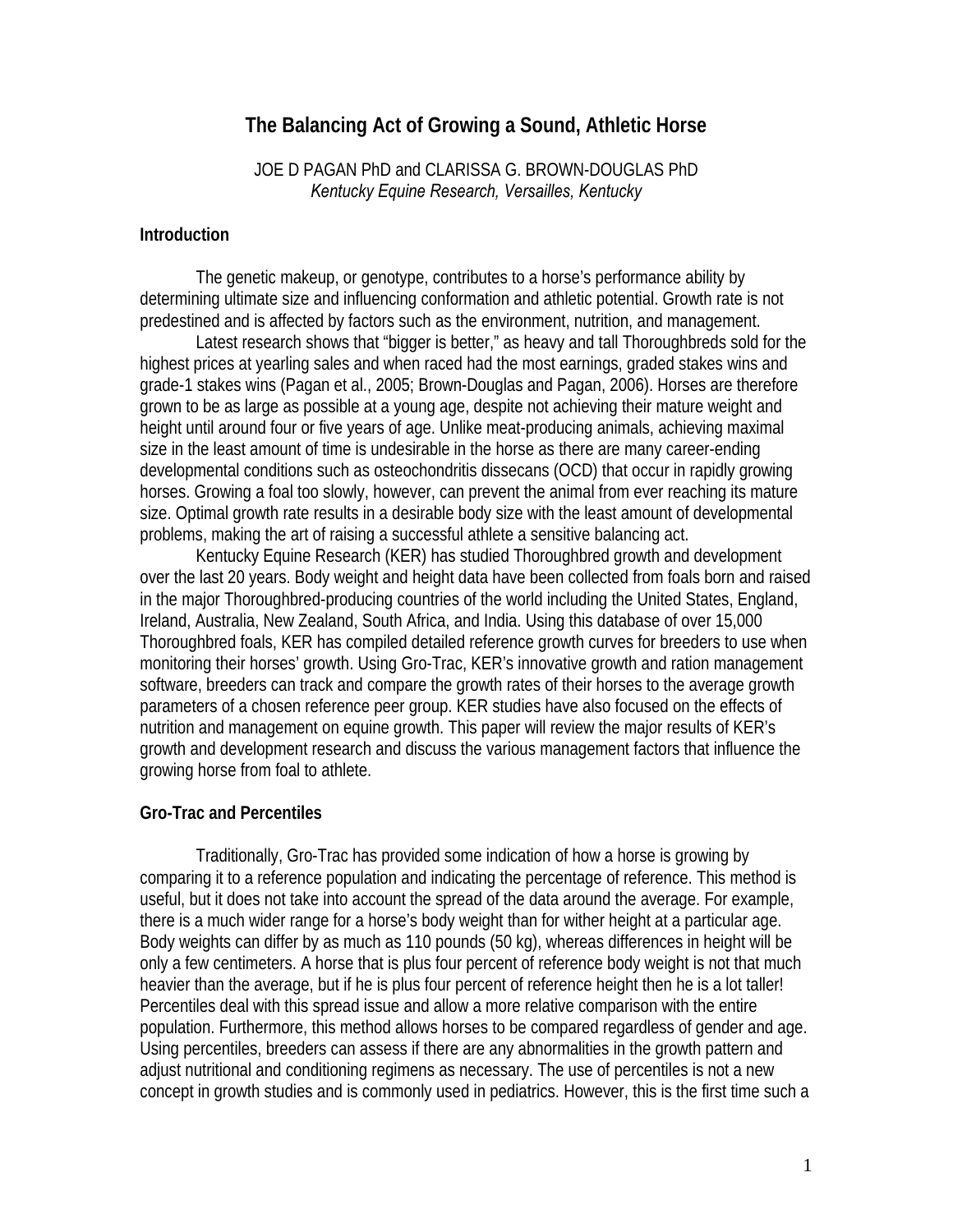large equine data set has been acquired to create reference populations from which percentiles can be calculated for Thoroughbred horses.

### **Nature versus Nurture**

 Thoroughbreds share a fairly narrow genetic base, so geography has a significant influence on growth patterns in young Thoroughbreds. Body weight data collected from the major Thoroughbred-breeding countries revealed that Australian and New Zealand Thoroughbreds tend to be larger than American Thoroughbreds, which in turn are larger than those reared in England (Brown-Douglas and Pagan, 2006). Indian Thoroughbreds are smaller than all other populations (Figure 1). Thoroughbreds in all countries except India showed seasonal changes in daily weight gain in winter and spring that coincided with changes in pasture quality and availability. English Thoroughbreds are as much as four percent below the American average and seven percent below the Australian reference. In percentile terms, English Thoroughbreds are in the 30<sup>th</sup>-40<sup>th</sup> (body weight) and 40<sup>th</sup>-45<sup>th</sup> (body weight) percentiles on average when compared with Australian and American Thoroughbreds respectively. American Thoroughbreds average in the 40<sup>th</sup>-45<sup>th</sup> percentile for body weight when compared with Australian Thoroughbreds, but there is little difference in height between these two populations.



*Figure 1. Body weight ± 95% confidence interval (kg) of Thoroughbreds reared in Australia, England, India, America and New Zealand compared with the world average (Brown-Douglas and Pagan, 2006).* 

 Indian Thoroughbreds are smaller than all other populations, averaging 7-11% below the reference curve of English and American Thoroughbreds and falling in the 5<sup>th</sup>-10<sup>th</sup> percentile for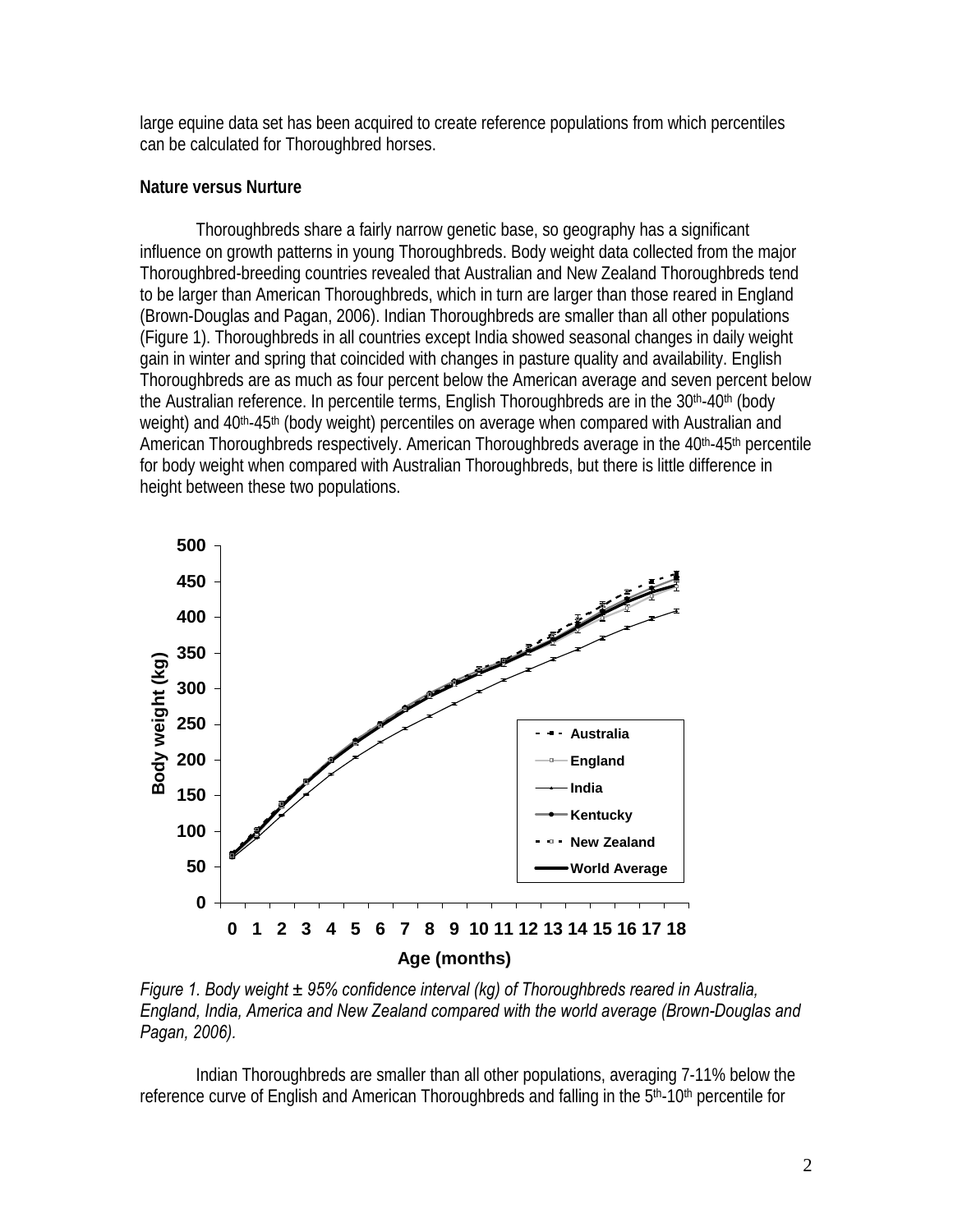weight. The observed differences in weight and height between other populations of Thoroughbreds are probably due to the different environments in which they are reared as well as varying management factors during the growth and development period.

# **Is Growth Important to a Horse's Career?**

 Growth management of the young foal will vary depending on the commercial endpoint. A large, well-grown Thoroughbred yearling is desirable when offered for sale at public auction as selling price is influenced by body size. Yearlings that sold higher than the median of the session in which they were sold were heavier and taller, but not fatter, than yearlings which sold below the session median (Pagan et al., 2005). Sold yearlings were also heavier and taller than those listed as RNA (reserve not attained), and fewer lightweight yearlings (those in the lowest weight quartile) were sold compared with the heaviest yearlings (Brown-Douglas et al., 2007). Early rapid growth may not be favored in Thoroughbreds that are "bred to race" with no intention of being prepared for sale as weanlings or yearlings. Many breeders selling horses at public auction aim to produce early-born foals to maximize growing time before a July or September sale. This practice may not be that advantageous as foals born in the central Kentucky winter (January and February) were smaller at birth and grew slower during the first two months compared with spring-born foals (Figure 2), but compensated by growing faster later in lactation so that by 5 months of age there was no difference between body weights in any of the groups (Pagan et al., 2006). April- and Mayborn yearlings at 16 months of age are also taller and heavier than winter-born yearlings (Brown-Douglas et al., 2006). September sale yearlings are between 16-20 months of age, so buyers may mistake January-born yearlings for the largest when in fact they are only the oldest.



*Figure 2. ADG (kg/d) of Kentucky foals separated by month of birth (Pagan et al., 2006).* 

 Furthermore, recent research at KER has shown that yearling size does not necessarily predict athletic success (Brown-Douglas et al., 2006). KER recently analyzed the growth and racing performance records of nearly 4,000 American Thoroughbreds to determine if certain growth characteristics affect the odds of success as a racehorse. Findings suggest some significant trends between growth and racing success.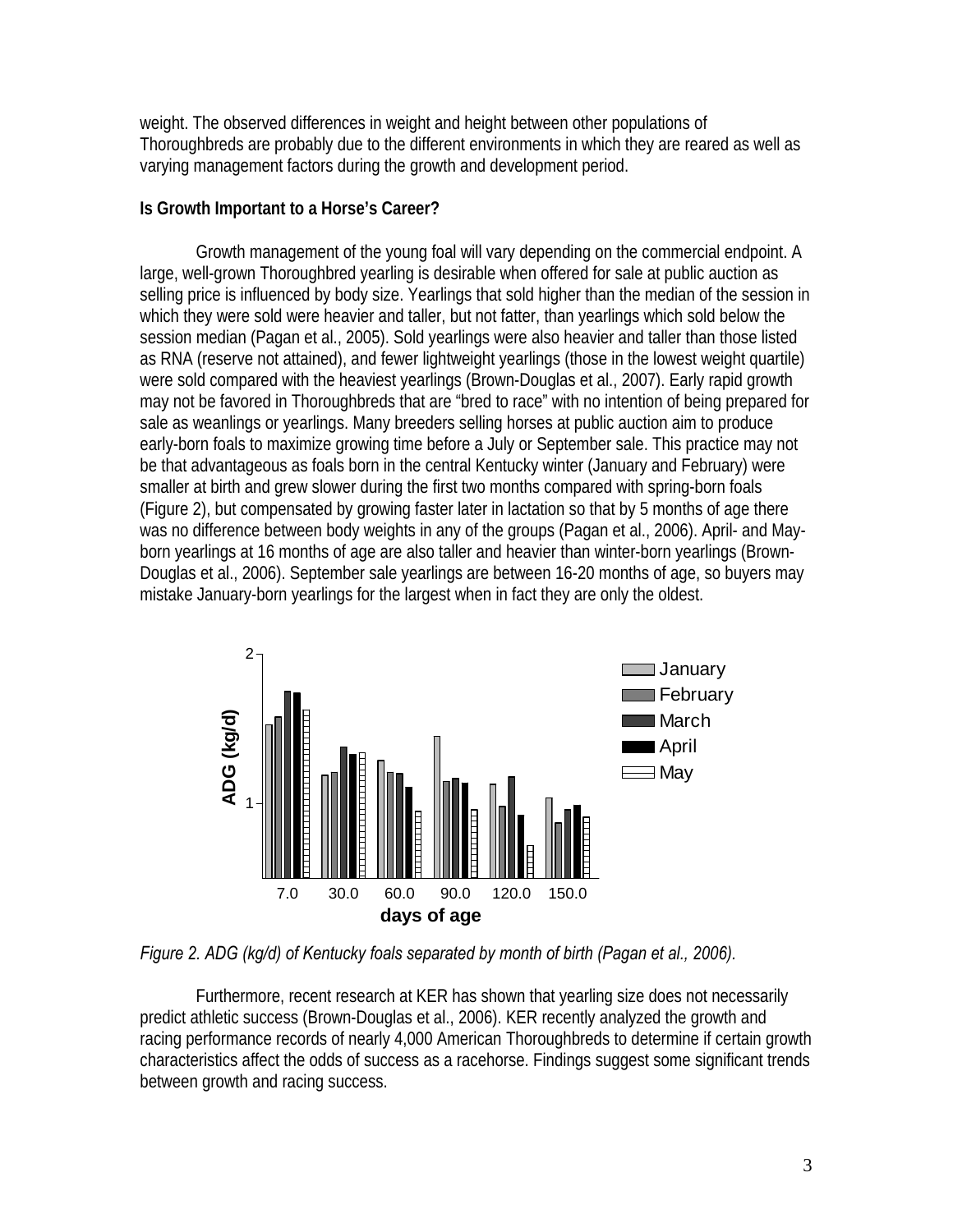Horses that started as two-year-olds were shorter and weighed less as foals and yearlings than those that did not, regardless of birth month. However, fewer May-born yearlings started as two-year-olds compared with earlier-born yearlings. It is generally accepted that faster-maturing, heavier horses are more likely to be raced as two-year-olds, but these results suggest just the opposite; smaller horses are more likely to run early. Furthermore, smaller horses had more career starts, suggesting that smaller horses are sounder.

 Conversely, stakes winners, graded stakes winners, grade-1 stakes winners, and millionaires were heavier and taller than average as yearlings. Interestingly, the 21 millionaires in the study were, on average, taller than 79% of the population as yearlings.

 These results indicate different growth characteristics for different performance outcomes. If one wants an early-starting horse that races for longer, then a smaller horse is more desirable. If, however, one wishes a stakes winner and high earner, then bigger is better, although there is a greater risk of the horse not starting at all. Furthermore, a greater percentage of two-year-old starters were born in March and April and a greater percentage of stakes winners were born in March.

 To further evaluate the relationship between size and racing performance, the yearlings were divided into four groups (quartiles) based on weight and height so that the lightest or shortest yearlings were in the lowest quartile, and the heaviest and tallest in the highest quartile. This method allowed comparison among all horses regardless of age or gender and ranks the relative position of an individual in a population by indicating what percent of the reference population that individual will equal or exceed for each measurement. Yearlings in the lowest weight quartile (those that weighed less than 75% of the population) had lower sales prices, and went on to have lower earnings, fewer stakes wins, and a lower sire index than the rest of the population (Table 1 and Figures 3 and 4). Sire index was examined to account for genetic variation and indicates the average racing class of foals sired by a stallion. However, yearlings below the 50<sup>th</sup> weight and height percentiles were more likely to start as two-year-olds and had more career starts than those above the 50<sup>th</sup> percentile.

| Yearling<br>weight<br>quartile       | (percentiles 0-<br>25) | $\overline{2}$<br>(percentiles 26-<br>50) | 3<br>(percentiles 51-<br>75) | (percentiles 76-<br>100) |
|--------------------------------------|------------------------|-------------------------------------------|------------------------------|--------------------------|
| Median Sale<br>price $(\$)$          | \$21,500               | \$30,000                                  | \$40,000                     | \$50,000                 |
| Sire index                           | $2.09 \pm 0.03a$       | $2.16 \pm 0.03a$                          | $2.33 \pm 0.03b$             | $2.45 \pm 0.03c$         |
| <b>Stakes</b><br>winners $(\%)$      | 4.64a                  | 8.68b                                     | 8.44b                        | 8.26b                    |
| Average<br>career<br>earnings $(\$)$ | $$51,226 \pm 4480a$    | $$86,443 \pm 4964$                        | $$69,339 \pm 5236c$          | $$72,606 \pm 2221$ bc    |
| Median<br>earnings                   | \$13,795               | \$17,058                                  | \$19,050                     | \$18,081                 |

*Table 1. Median sale price of yearlings compared with average sire index, percent stakes winners and average and median career earnings; letters indicate significant differences within factor (p<0.05) (Brown-Douglas et al. 2007).*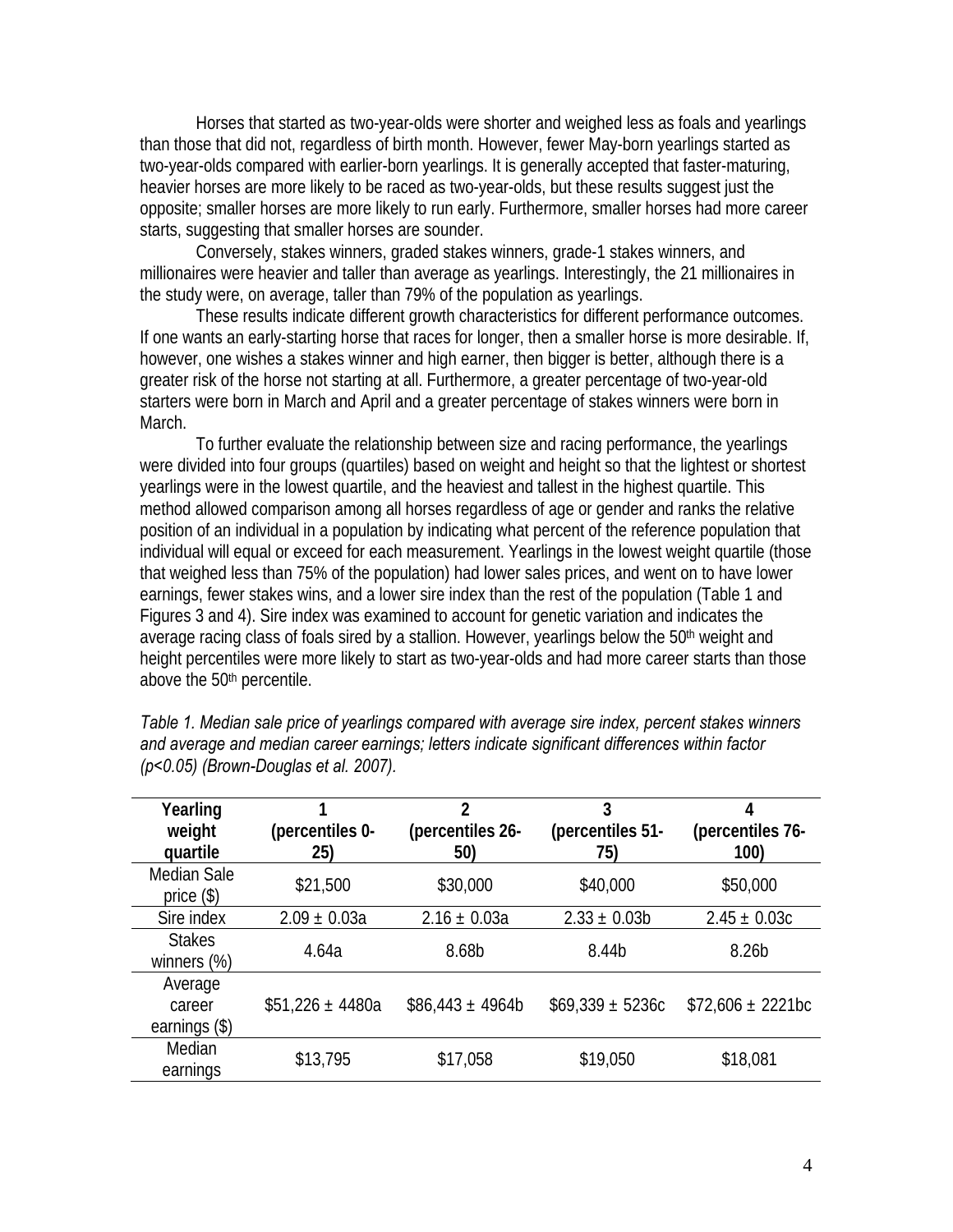Yearlings that weighed less than half the population had lower sire indexes than those in the heavier quartiles indicating that successful sires tend to produce larger yearlings. Interestingly, foals in the second quartile (between the  $25<sup>th</sup>$  and  $50<sup>th</sup>$  weight percentiles) had as many stakes wins and greater earnings than the larger yearlings even though they were by sires with significantly lower sire indexes. This suggests that these moderately lighter yearlings outperformed their pedigrees.



*Figure 3. Median sales price (■) and median career earnings (-♦-) in each weight quartile (Brown-Douglas et al. 2007).* 



*Figure 4. Median sales price (■) and percent stakes winners (-♦-) in each weight quartile; \* indicates point is significantly different from all others within factor p<0.05 (Brown-Douglas et al. 2007).*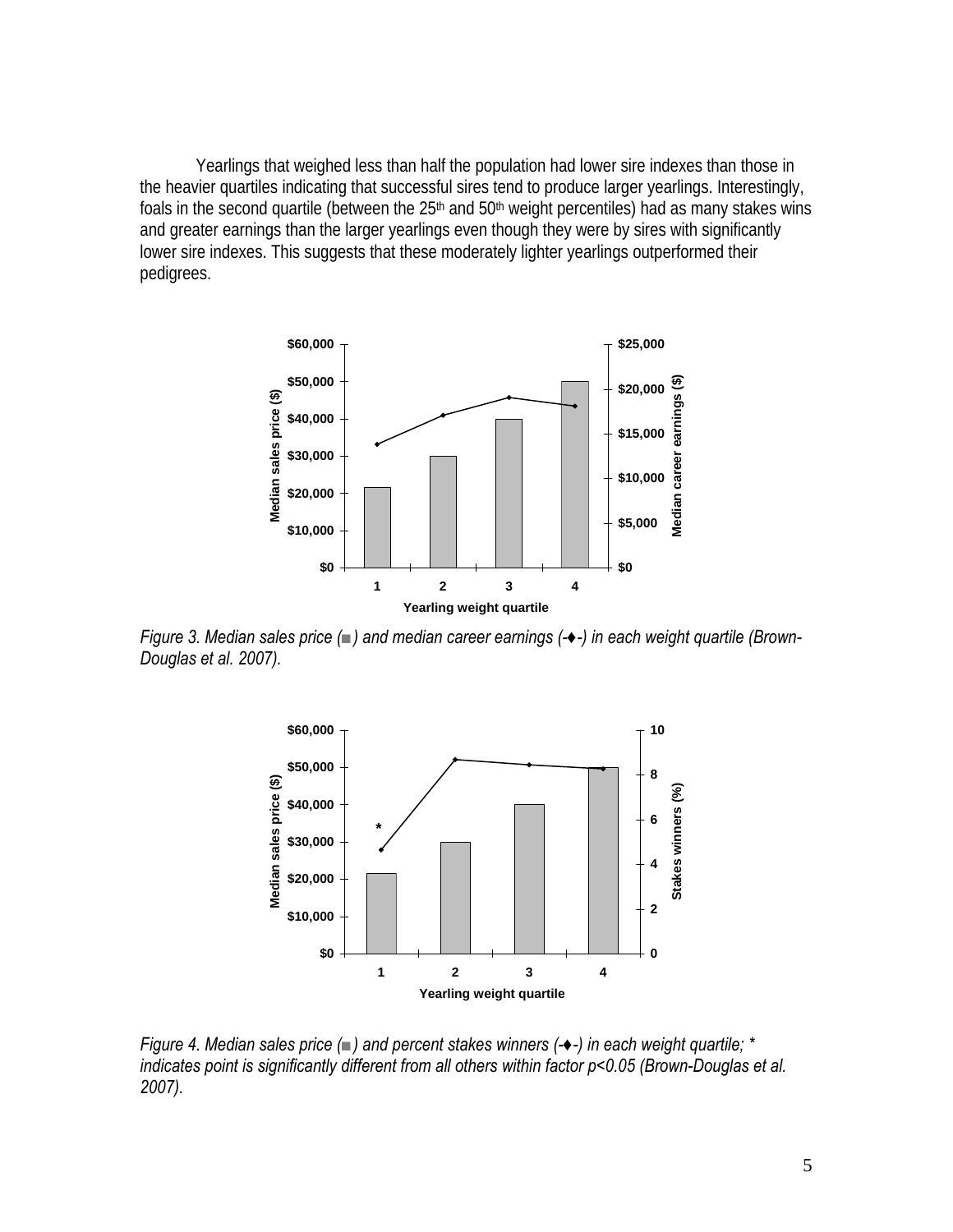These data provide insight into managing horses for different strategies. Smaller horses are more likely to start as two-year-olds and have more career starts; however, elite performers (graded stakes winners, grade-1 stakes winners, and millionaires) tend to be taller and heavier.

### **Nutrition of the Young, Growing Horse**

Because of the premium price paid for mass, young Thoroughbreds prepared for sale are developmental orthopedic disease (DOD). Periods of slow or decreased growth followed by growth grown rapidly to achieve maximal size. To fuel maximum growth, these young horses are often fed large amounts of grain. Extremely rapid growth by overfeeding energy has been implicated in spurts are also risky. Therefore, nutrition mistakes made during a foal's early growth can lead to developmental problems that limit performance later in life.

The best way to evaluate the success of a feeding and conditioning program of young horses is through assessment of body weight, height, and condition. Regular monitoring of weight allows farm managers to maintain a steady growth rate while preventing the animal from becoming too heavy.

During the first few months of life, foals grow rapidly, quadrupling their body weights by 5 combination of mare milk, pasture, supplemental grain, and mineral stores in the foal's liver. If the months of age (Pagan et al., 1996; Lawrence, 2003; Brown-Douglas and Pagan, 2006). During this time, foals derive the energy, protein, and minerals necessary to support rapid growth from a broodmare has received a correctly fortified feed during late pregnancy and is producing adequate milk, in most cases it is unnecessary to supplement the foal with grain until it reaches 90 days of age.

Proper nutrient intake is vital during the weanling stage as the skeleton is most vulnerable clinically relevant after this age have typically been formed at a younger age; nevertheless, correct to disease. Most types of DOD are unlikely to form after 12 months of age. Lesions that become nutrient balance is important in the growing yearling (Pagan, 2003).

The amount of supplementary grain required to maintain a desired growth rate varies, and it is important to feed each horse as an individual. "Easy-keeping" yearlings should be prevented from becoming fat by being fed a low-intake, low-calorie source of essential protein, vitamins, and minerals. On the other hand, yearlings that are large-framed with much growth potential can consume normal amounts of fortified concentrate.

Nutrition plays an important role in the pathogenesis of DOD in horses as deficiencies, easily fixed by feeding an appropriate grain mix fortified for the young, growing horse and feeding it excesses, and imbalances of nutrients affect the incidence and severity of physitis, angular limb deformity, wobbler syndrome, and osteochondritis dissecans (OCD) (Pagan, 2003). The most common feeding errors attributed to DOD are excessive grain intake, feeding an inappropriate grain for the forage being fed, and inadequate fortification of grain. These three scenarios are at the correct intake. Young horses already suffering from DOD should have their energy intakes reduced while maintaining correct levels of protein, vitamins, and minerals.

It is now commonly accepted that excessive energy intake can lead to rapid growth and Thoroughbred foals. Yearlings with OCD of the hock and stifle were large at birth, grew rapidly from 3 to 8 months of age, and were heavier than the average population as weanlings (Figure 5) increased body fat, which is thought to increase the incidence of certain types of DOD in (Pagan, 1998).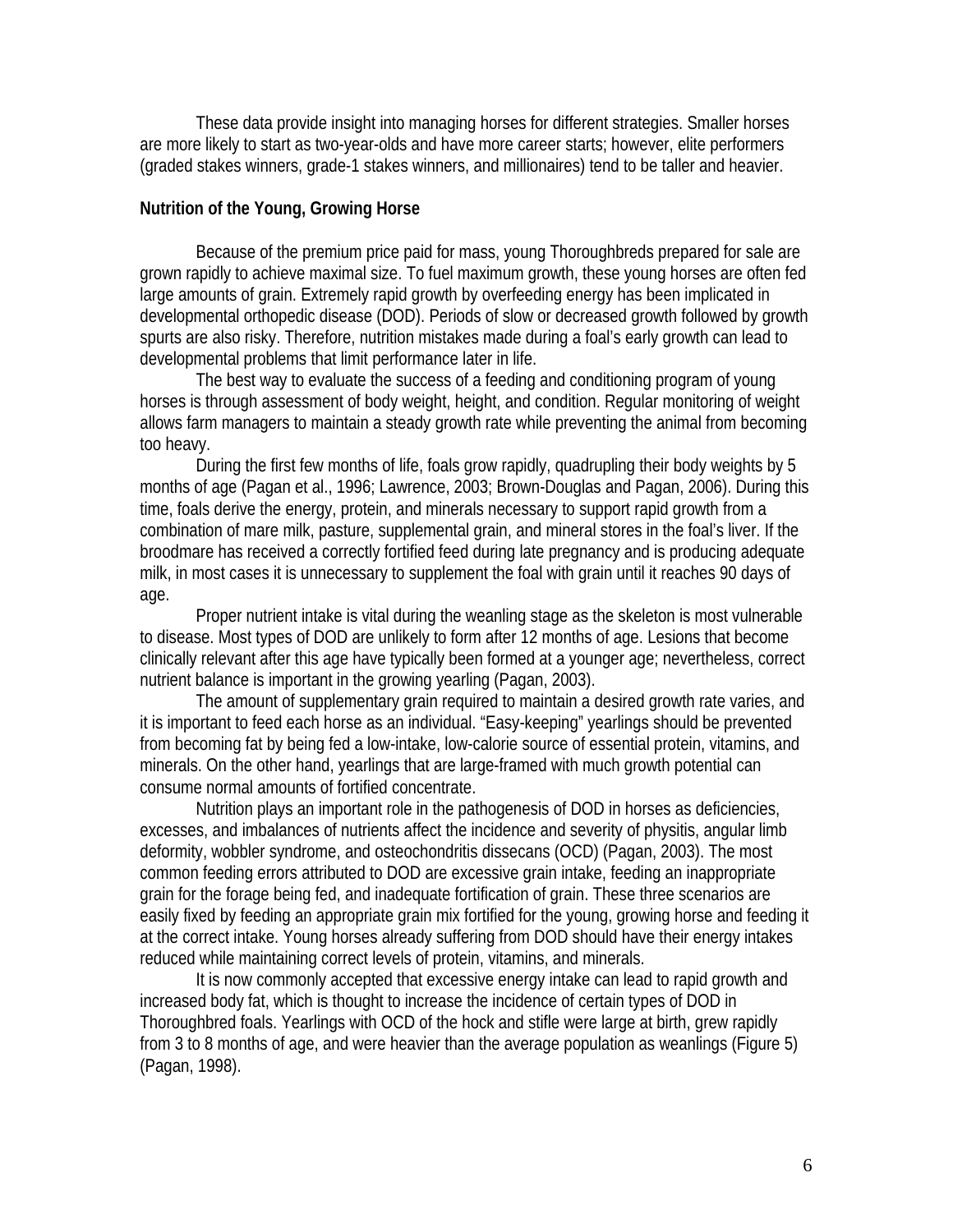

*Figure 5. Body weights of foals with stifle (left) and hock (right) OCD compared with the Kentucky average (Pagan, 1998).* 

In addition to excessive energy, the source of calories for young horses may also be important. Foals that experience an exaggerated and sustained increase in circulating glucose or insulin in response to a carbohydrate (grain) meal may be predisposed to OCD. Research conducted by KER suggests that hyperinsulinemia may influence the incidence of OCD (surgically treated) in Thoroughbred weanlings (Pagan et al., 2001). In a large field trial, a high glucose and insulin response to a concentrate meal was associated with an increased incidence of OCD. Plasma glucose and insulin 2 h post feeding were significantly higher in weanlings with OCD than in unaffected foals (p < 0.05). Insulin/glucose ratios, however, were not significantly different (Table 2).The incidence of OCD was significantly higher in foals whose glucose and insulin values were greater than one standard deviation above the mean for the entire population (both OCD and unaffected) in the study (Table 3). Elevated insulin/glucose ratios did not appear to be correlated with an increased incidence of OCD. Glycemic responses measured in the weanlings were highly correlated with each feed's glycemic index (GI), suggesting that the GI of a farm's feed may play a role in the pathogenesis of OCD. Hyperinsulinemia may affect chondrocyte maturation, leading to altered matrix metabolism and faulty mineralization or altered cartilage growth by influencing other hormones such as thyroxine (Jeffcott and Henson, 1998). Based on the results of this study, it would be prudent to feed young horses concentrates that produce low glycemic responses such as feeds in which energy is supplied by fat and fermentable fiber sources (beet pulp and soy hulls).

|               | Glucose (mg/dl) |                         | Insulin (pmol/l) |                         | <b>Insulin/Glucose Ratio</b> |                         |
|---------------|-----------------|-------------------------|------------------|-------------------------|------------------------------|-------------------------|
|               | $OCD$ (n=25)    | Unaffected<br>$(n=193)$ | $OCD$ (n=25)     | Unaffected<br>$(n=193)$ | $OCD$ (n=25)                 | Unaffected<br>$(n=193)$ |
| Mean $\pm$ SE | $150.1 + 7.1$   | $134.2 + 1.9$           | $130.3 \pm 12.8$ | $106.0 \pm 3.4$         | $0.85 \pm 0.06$              | $0.78 \pm 0.02$         |
| Significance  | p<0.01          |                         | p<0.05           |                         | p > 0.10                     |                         |

*Table 2. Plasma glucose, insulin, and insulin/glucose ratio two hours post feeding in weanling Thoroughbreds on 6 Kentucky farms (Pagan et al., 2001).*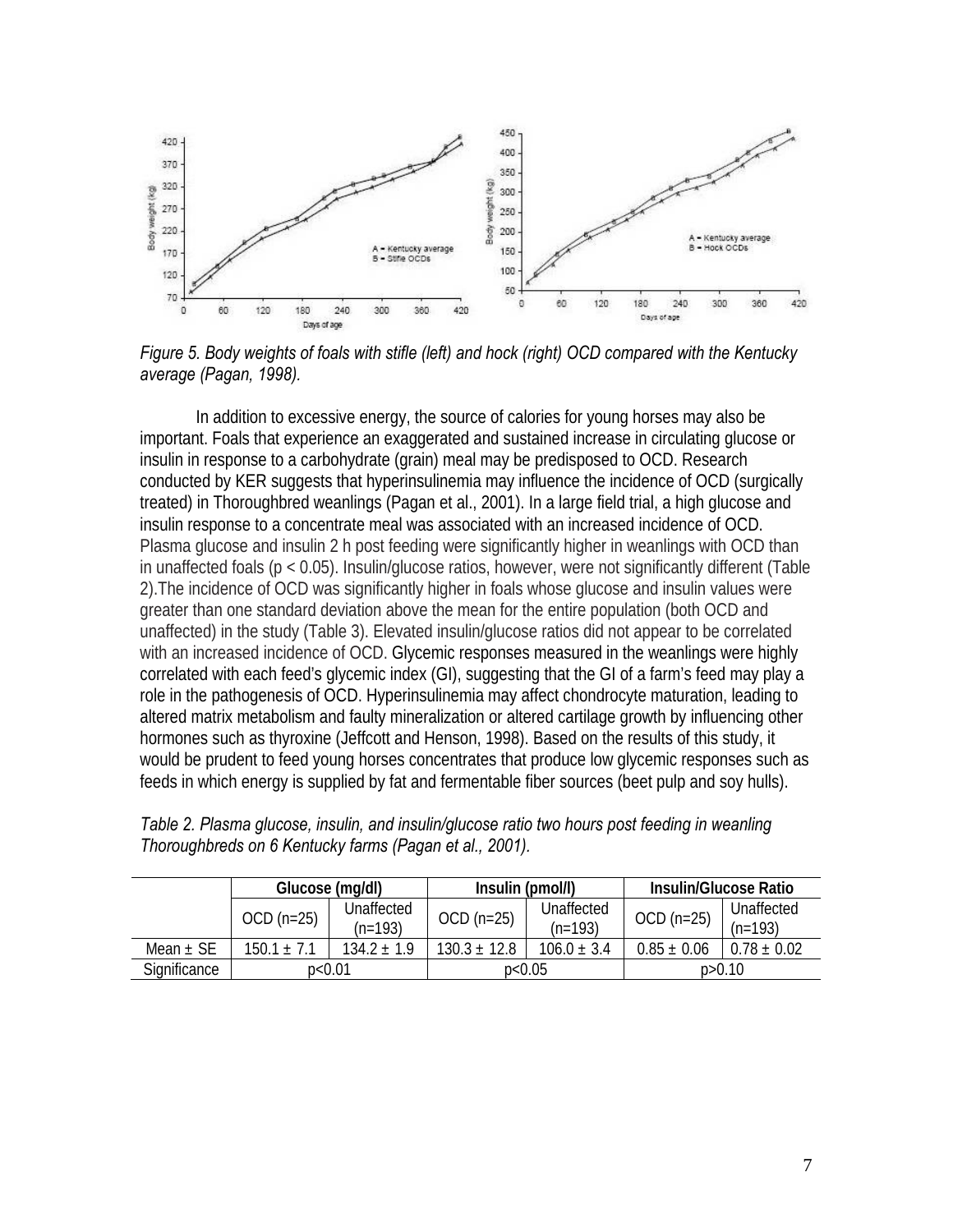| Standard          | Glucose    |       | Insulin    |       | <b>Insulin/Glucose Ratio</b> |       |
|-------------------|------------|-------|------------|-------|------------------------------|-------|
| <b>Deviations</b> | %          | % OCD | %          | % OCD | %                            | % OCD |
| from Mean         | Population |       | Population |       | Population                   |       |
| < 1 SD            | 11.0       | 0.0   | 10.1       | 0.0   | 15. .                        | 6.0   |
| $±$ SE            | 72.9       | 10.1  | 78.0       | 11.2  | 68.3                         | 12.1  |
| > 1 SD            | 16.1       | 25.7  | 11 Q       | 23.0  | 16.5                         | 13.9  |

*Table 3. The relationship between glucose, insulin, and insulin/glucose ratio and the incidence of OCD in weanling Thoroughbreds on 6 Kentucky farms (Pagan et al., 2001).* 

 Mineral deficiency and/or excess of calcium, phosphorus, copper, and zinc may lead to DOD (Pagan, 2003). The ration of a growing horse should be properly fortified because commonly fed cereal grains and forages contain insufficient quantities of several important minerals. A ration of grass hay and oats would only supply about 40% and 70% of a weanling's calcium and phosphorus requirement, respectively, and less than 40% of its requirement for copper and zinc. It is important to provide a balanced ration as the ratio of certain minerals (calcium to phosphorus; copper to zinc) is extremely important. The ideal ratio of calcium to phosphorus in the ration of young horses is 1.5:1 and should never fall below 1:1 or exceed 2.5:1. Too much calcium may affect phosphorus status, particularly if the level of phosphorus in the ration is marginal; conversely, high levels of phosphorus in the ration will inhibit the absorption of calcium and will lead to a deficiency, even if the amount of calcium present was normally adequate. Forage diets with high calcium levels should be supplemented with phosphorus. The ratio of zinc to copper should be 3:1 to 4:1.

# **Conclusion**

 Kentucky Equine Research (KER) has studied the growth and development of the equine athlete for nearly 20 years. The company's researchers have identified considerable differences among Thoroughbred growth patterns around the world, indicating that reference growth curves specific to location are important. Breeders aim to produce a fully-grown individual with minimal skeletal problems. To achieve this goal, reference growth curves have been formulated to help breeders monitor growth rates. Reference curves from horses raised in the same environment under similar conditions are more appropriate for breeders who wish to track the growth of their young stock than a general "Thoroughbred" curve. In addition, the use of percentiles to assess individual growth gives a much more useful comparison within a population and allows breeders to adjust nutrition and conditioning practices as necessary to affect growth.

 Managing the growth and development of the athletic horse is a balancing act between achieving maximal physiological size and preventing developmental orthopedic disease. Maintaining a steady growth rate by providing appropriate amounts of correctly balanced, lowstarch rations intended for growing horses and regularly weighing and measuring horses during the growth period is recommended to help maximize athletic potential before entering training.